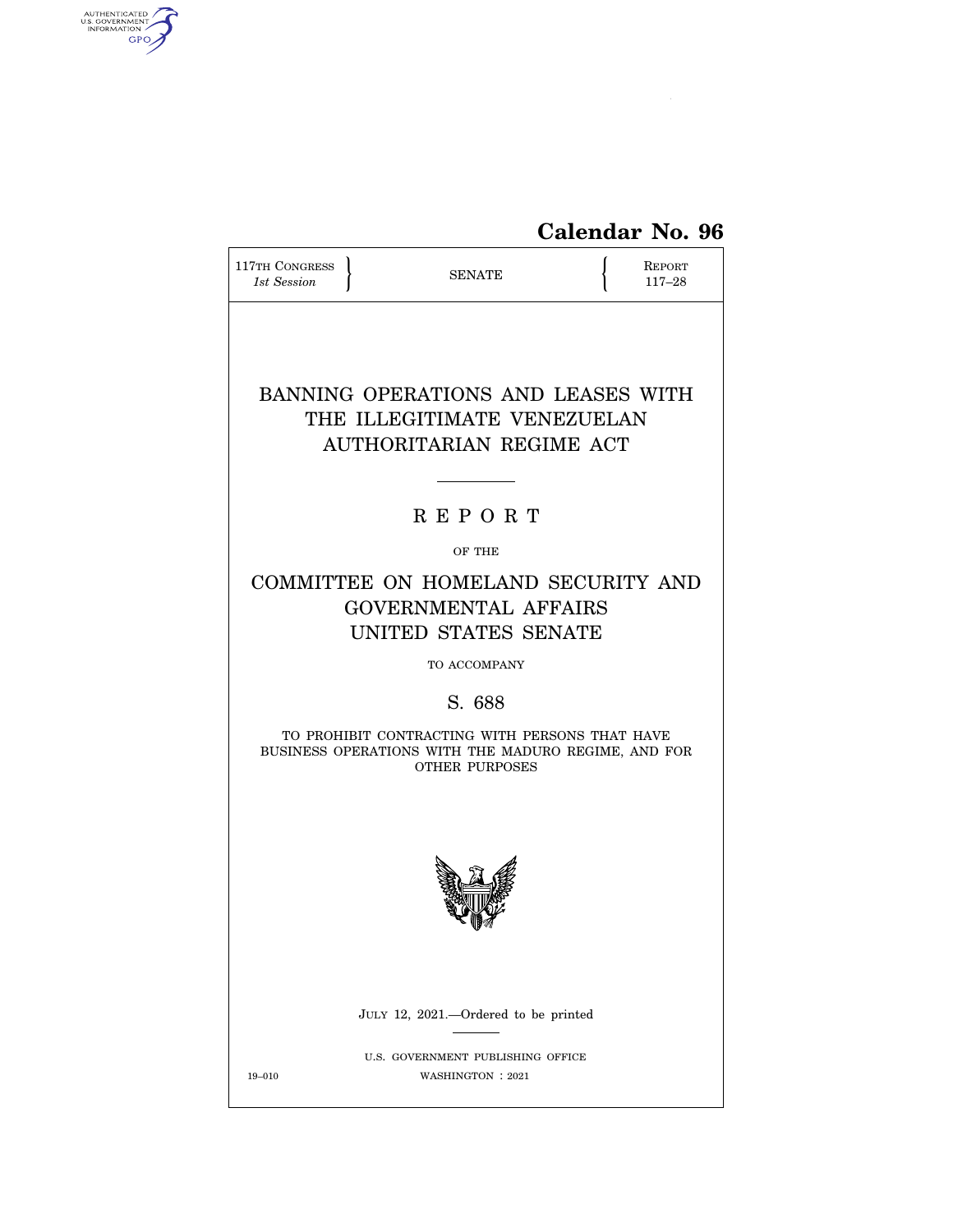#### COMMITTEE ON HOMELAND SECURITY AND GOVERNMENTAL AFFAIRS

THOMAS R. CARPER, Delaware MAGGIE HASSAN, New Hampshire KYRSTEN SINEMA, Arizona JACKY ROSEN, Nevada ALEX PADILLA, California JON OSSOFF, Georgia

GARY C. PETERS, Michigan, *Chairman*  ROB PORTMAN, Ohio RON JOHNSON, Wisconsin RAND PAUL, Kentucky JAMES LANKFORD, Oklahoma MITT ROMNEY, Utah RICK SCOTT, Florida JOSH HAWLEY, Missouri

DAVID M. WEINBERG, *Staff Director*  ZACHARY I. SCHRAM, *Chief Counsel*  LENA C. CHANG, *Director of Governmental Affairs and Senior Counsel*  MICHELLE M. BENECKE, *Senior Counsel*  PAMELA THIESSEN, *Minority Staff Director*  ANDREW C. DOCKHAM, *Minority Chief Counsel and Deputy Staff Director*  JEREMY H. HAYES, *Minority Senior Professional Staff Member*  LAURA W. KILBRIDE, *Chief Clerk*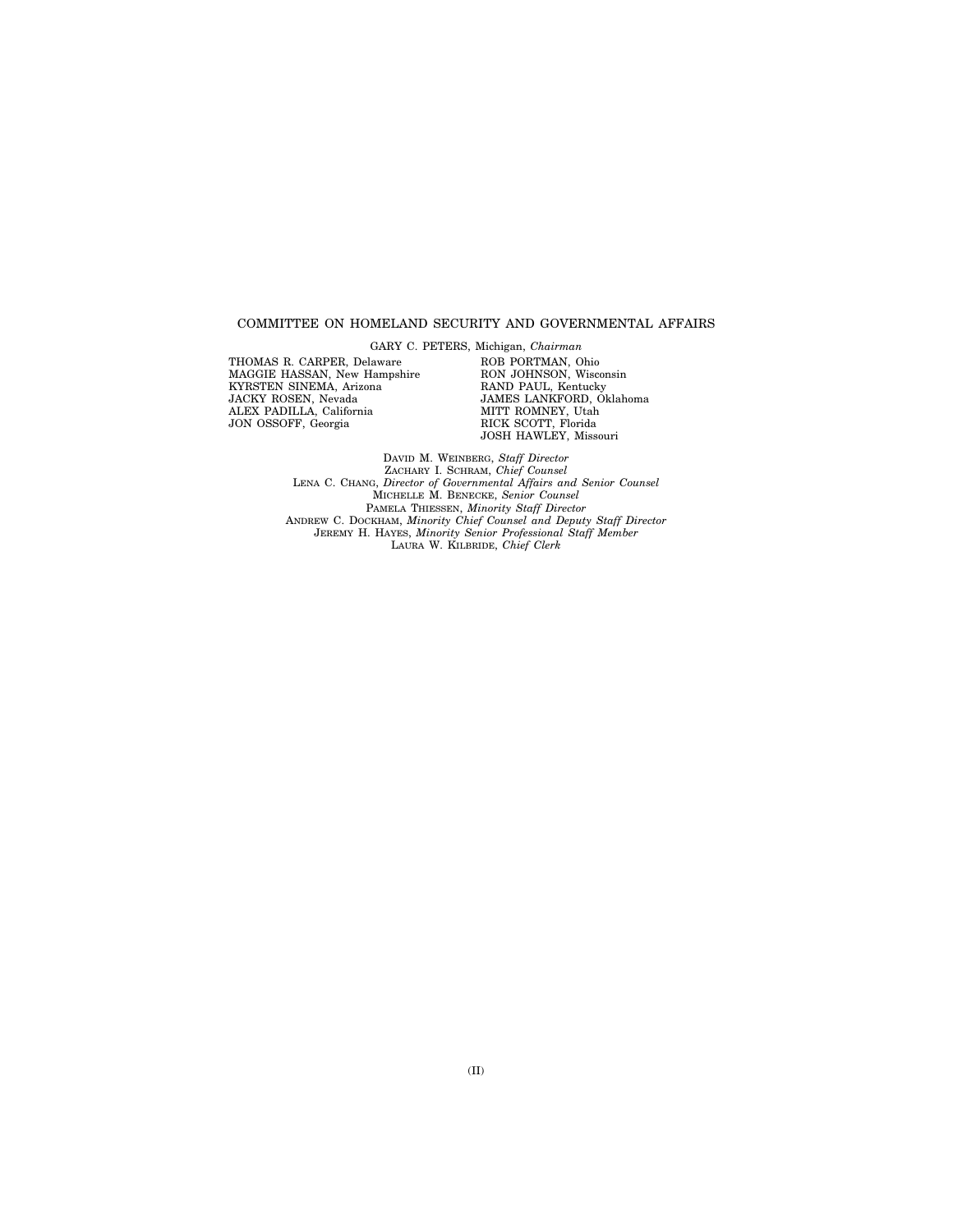## **Calendar No. 96**

| 117TH CONGRESS |               | <b>REPORT</b> |
|----------------|---------------|---------------|
| 1st Session    | <b>SENATE</b> | $117 - 28$    |

### BANNING OPERATIONS AND LEASES WITH THE ILLEGIT-IMATE VENEZUELAN AUTHORITARIAN REGIME ACT

JULY 12, 2021.—Ordered to be printed

Mr. PETERS, from the Committee on Homeland Security and Governmental Affairs, submitted the following

## R E P O R T

#### [To accompany S. 688]

[Including cost estimate of the Congressional Budget Office]

The Committee on Homeland Security and Governmental Affairs, to which was referred the bill (S. 688) to prohibit contracting with persons that have business operations with the Maduro regime, and for other purposes, having considered the same, reports favorably thereon without amendment and recommends that the bill do pass.

#### **CONTENTS**

#### I. PURPOSE AND SUMMARY

The purpose of S. 688, the Banning Operations and Leases with the Illegitimate Venezuelan Authoritarian Regime (BOLIVAR) Act, is to prohibit Federal agencies from contracting for the procurement of goods or services with any person that has business operations with an authority of the government of Venezuela that is not recognized as the legitimate government of Venezuela by the United States Government. This prohibition does not apply to contracts that support United States Government activities in Venezuela, to those who have a valid license from the Office of Foreign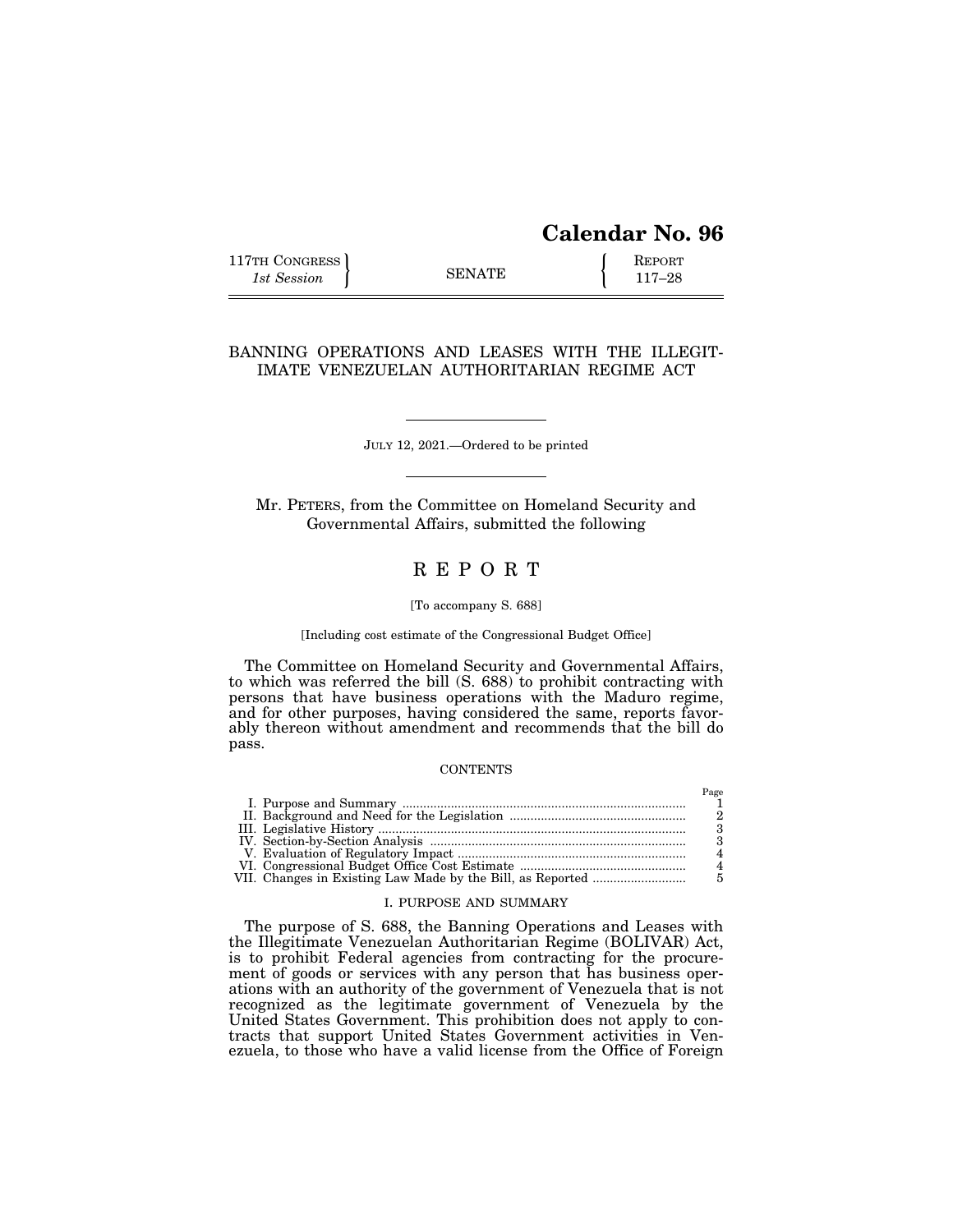Assets Control, or to contracts related to the American diplomatic mission in Venezuela. The legislation also provides exceptions for instances where the Secretary of State determines that the business operations with the illegitimate Venezuelan government are necessary for the provision of humanitarian assistance, disaster relief, other urgent life-saving measures, noncombatant evacuations, or is otherwise in the national security interests of the United States.<sup>1</sup>

#### II. BACKGROUND AND THE NEED FOR LEGISLATION

Nicolás Maduro was elected President of Venezuela on April 14, 2013, following the death of former Socialist Party President Hugo Chavez. Under Maduro, the Venezuelan government has abused the rights of the Venezuelan people through violence, control, repression, and by cracking down on public demonstrations.2 Security forces have repressed opposition parties through detention, military prosecution, and the excessive use of force against protestors.3 Opponents and critics of the regime risk being detained, imprisoned, tortured, and assassinated.<sup>4</sup> According to a 2019 United Nations Human Rights report, Venezuelan security forces killed at least 5,287 people during security operations in 2018, alleging ''resistance to authority.'' Between January 1 and May 19 of 2019, another 1,569 people were killed.5

In addition to committing pervasive human rights abuses, Maduro's regime has exploited the economy and engaged in widespread corruption.<sup>6</sup> Despite having among the world's largest oil reserves, millions of Venezuelans starve because the government fails to import sufficient food for the Venezuelan people, engages in rampant corruption of the food distribution program, and rejects offers of humanitarian aid.<sup>7</sup> Maduro's regime has been compared to a criminal organization;<sup>8</sup> is involved in drug trafficking, money laundering,<sup>9</sup> and illegal gold transfers;  $10$  and is said to associate with terrorist groups.<sup>11</sup> For years, Maduro's inner circle has en-

<sup>1</sup>On June 19, 2019, the Committee approved S. 1151, the Venezuelan Contracting Restriction Act, which is substantially similar to S. 688. Accordingly, this Committee report is in large part<br>a reproduction of the Committee report for S. 1151, S. Rep. No. 116–85.<br>"Phuman Rights Watch, *World Report 2017: Events of* 

sites/default/files/world\_report\_download/wr2017-web.pdf). 3 *Id.* 

 $4\overline{Id}$ .

<sup>5</sup>Press Release, Office of the High Commissioner, United Nations, *UN Human Rights Report on Venezuela Urges Immediate Measures to Halt and Remedy Grave Rights Violations* (July 4, 2019) (https://www.ohchr.org/EN/NewsEvents/Pages/DisplayNews.aspx?NewsID=24788&Lang<br>ID=F\

ID=E). 6Fact Sheet, Office of the Spokesperson, U.S. Department of State, *Nicola´ s Maduro: Corrup-tion and Chaos in Venezuela* (Aug. 6, 2019) (https://cl.usembassy.gov/nicolas-maduro-corruptionand-chaos-in-venezuela-2/). 7 *Id.; see also, The U.S. Says Maduro is Blocking Aid to Starving People. The Venezuelan Says* 

*His People Aren't Beggars,* Washington Post (Feb. 8, 2019) (https://www.washingtonpost.com/ world/2019/02/08/us-says-maduro-is-blocking-aid-starving-people-venezuelan-says-his-people-

arent-beggars/).<br><sup>8</sup> S*tudy Finds Venezuela Criminal Enterprise is Blunting Effects of U.S. Sanctions, Miami Her-<br>ald (May 15, 2019) (https://www.miamiherald.com/news/nation-world/world/americas/venezuela/* 

article230420019.html).<br>
<sup>9</sup>U.S. Accuses Maduro, Venezuelan Party Official of Drug Trade Profiteering, Reuters (May<br>
18, 2018) (https://www.reuters.com/article/us-usa-venezuela-sanctions/u-s-accuses-maduro-ven-<br>
19. 2018)

 $^{11}Venezuela$  Is Terrorist Sanctuary: Colombian President, U.S. News (July 29, 2019) (https://www.usnews.com/news/world/articles/2019-07-29/venezuela-is-terrorist-sanctuary-colombianpresident).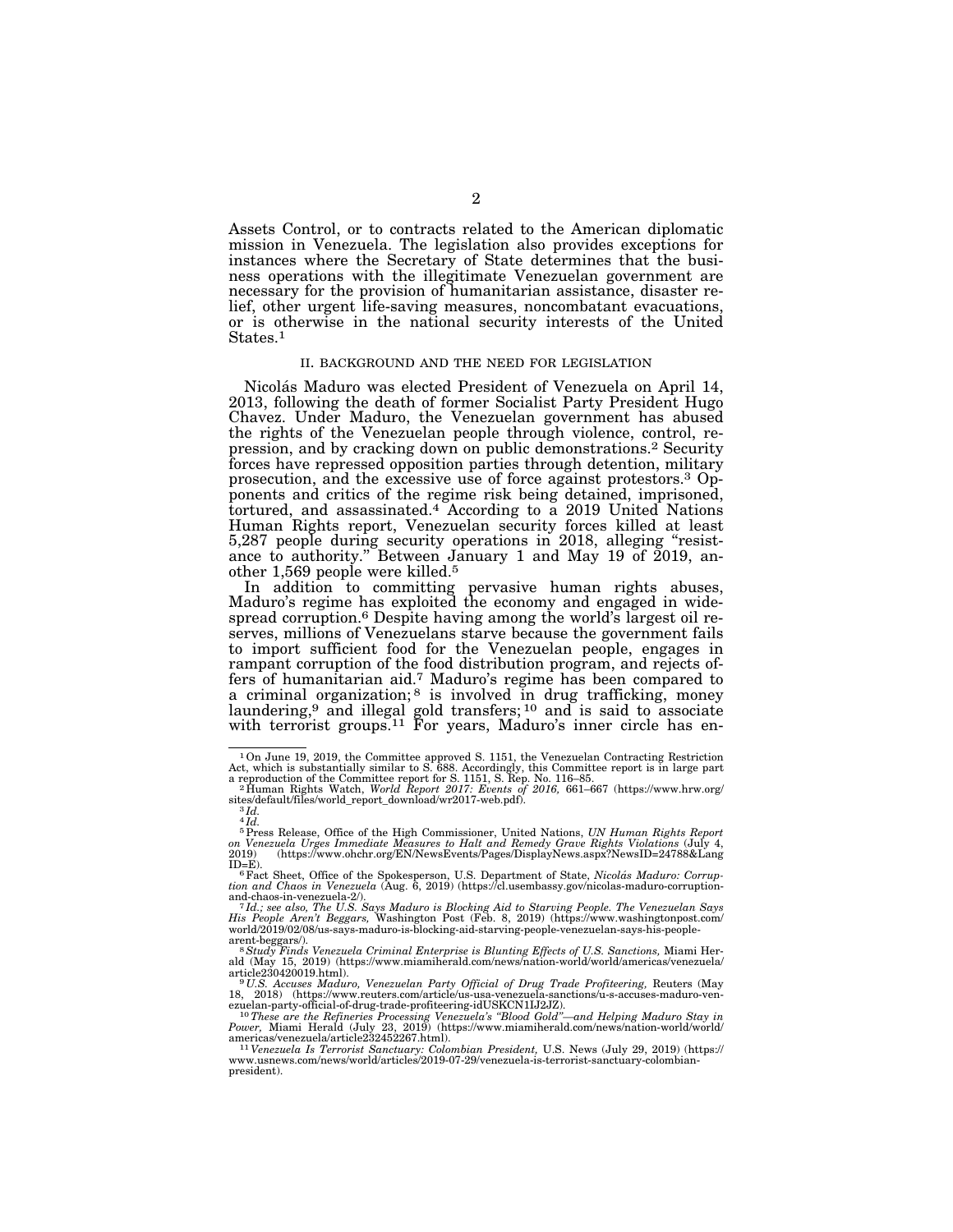riched itself by capitalizing on a network of corruption while his people struggle to survive.12

The United States has sanctioned entities affiliated with the Maduro regime, while allowing transactions with the legitimate Venezuelan government, the Interim President Juan Guaido´ and the Venezuelan National Assembly.13 Sanctions are enforced through the Office of Foreign Assets Control (OFAC) and State Department diplomatic actions. However, U.S. dollars continue to flow to Maduro despite OFAC restrictions. One factor is that current law does not prevent U.S. contractors from doing business with Maduro while also contracting with the U.S. Government unless they are businesses specifically identified by OFAC as prohibited from doing so.

The BOLIVAR Act closes this loophole. It complements existing efforts, such as sanctions, by prohibiting an executive agency from entering into a contract for the procurement of goods or services with any person that has business operations with the illegitimate government of the Maduro regime, as well as any successor governments not recognized as legitimate by the United States. The bill outlines particular exceptions.

#### III. LEGISLATIVE HISTORY

S. 688 was introduced on March 10, 2021, by Senators Rick Scott (R–FL), Marco Rubio (R–FL), Thom Tillis (R–NC), and Jacky Rosen (D–NV).

The bill was referred to the Committee on Homeland Security and Governmental Affairs. The Committee considered S. 688 at a business meeting on March 17, 2021. S. 688 passed by voice vote *en bloc* with Senators Peters, Rosen, Padilla, Portman, Johnson, Lankford, Romney, Scott, and Hawley present.

#### IV. SECTION-BY-SECTION ANALYSIS OF THE BILL, AS REPORTED

#### *Section 1. Short title*

This section establishes the short title of the bill as the ''Banning Operations and Leases with the Illegitimate Venezuelan Authoritarian Regime Act,'' or the ''BOLIVAR Act.''

#### *Section 2. Prohibition on contracting with persons that have business operations with the Maduro regime*

This section prohibits Federal agencies from contracting for goods and services with any person that knowingly engages in significant business operations with an authority of the Government of Venezuela that is not recognized as the legitimate Government of Venezuela. This prohibition does not apply to contracts that support U.S. Government activities in Venezuela, to those who have a valid license from the Office of Foreign Assets Control, or to contracts related to the American diplomatic mission in Venezuela.

 $^{12}$ How Miami, a Major Destination for Venezuelan Gold, is Helping Prop up Maduro's Regime,<br>Miami Herald (July 23, 2019, updated August 5, 2019) (https://www.miamiherald.com/news/na-<br>tion-world/world/americas/venezuela/

tion and Chaos in Venezuela, supra note 5.<br><sup>13</sup> Press Release, U.S Department of the Treasury, *Treasury Sanctions Nicholas Maduro's Son*<br>for *Serving in Venezuela's Illegitimate Government (*June 28, 2019) (https://home.t news/press-releases/sm719); *see also, Treasury Sanctions Maduro Regime Officials for Under-mining Democratic Order in Venezuela* (September 4, 2020) (https://home.treasury.gov/news/ press-releases/sm1115).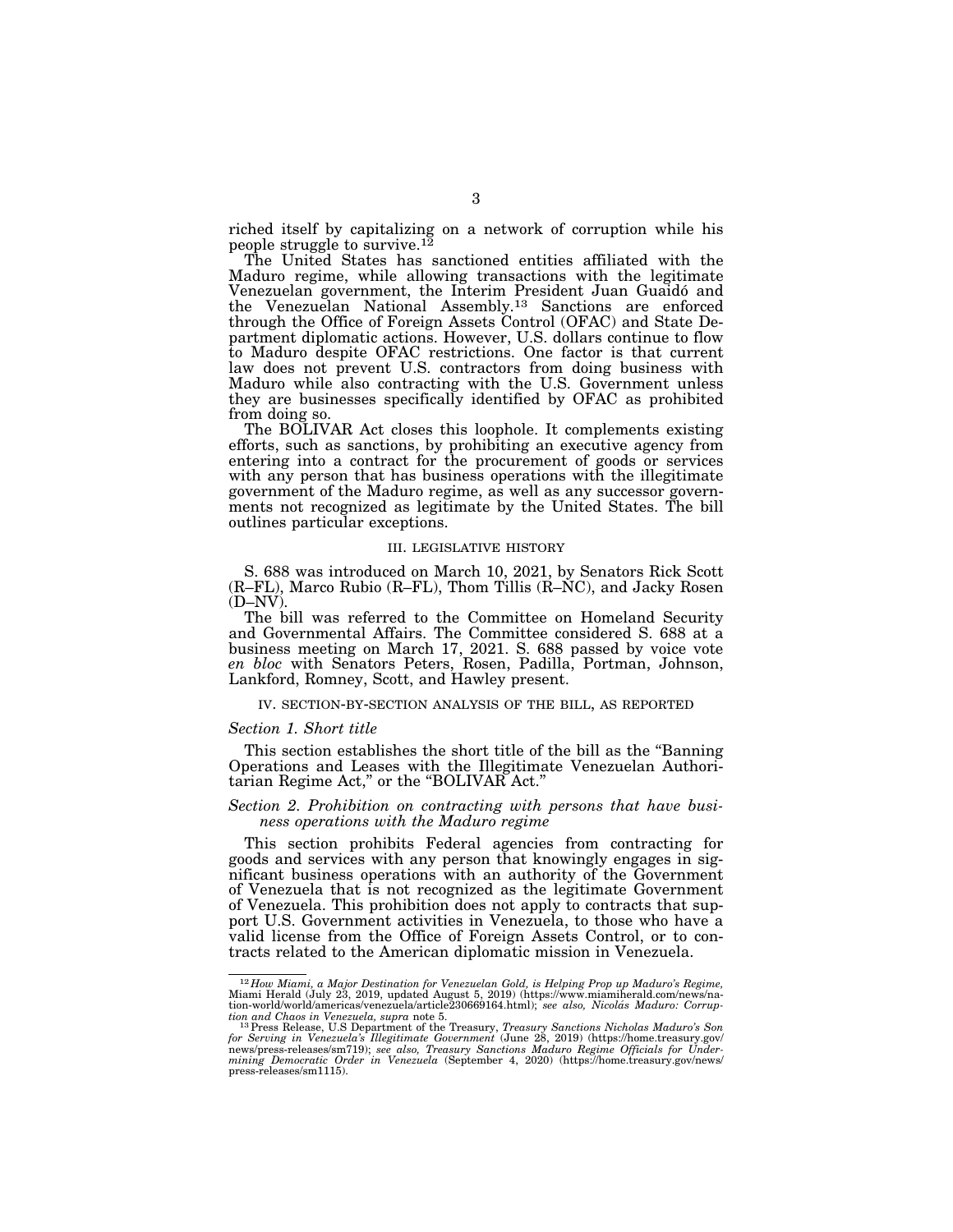This section also provides exceptions for instances where the Secretary of State determines that the business operations with the illegitimate Venezuelan government are necessary for the provision of humanitarian assistance, disaster relief, other urgent life-saving measures, noncombatant evacuations, or is otherwise in the national security interests of the United States. It requires that Congress be notified of any exception for those reasons.

Finally, the bill provides that the Secretary of State may waive the prohibition after determining it is in the national interest to do so.

#### V. EVALUATION OF REGULATORY IMPACT

Pursuant to the requirements of paragraph 11(b) of rule XXVI of the Standing Rules of the Senate, the Committee has considered the regulatory impact of this bill and determined that the bill will have no regulatory impact within the meaning of the rules. The Committee agrees with the Congressional Budget Office's statement that the bill contains no intergovernmental or private-sector mandates as defined in the Unfunded Mandates Reform Act (UMRA) and would impose no costs on state, local, or tribal governments.

#### VI. CONGRESSIONAL BUDGET OFFICE COST ESTIMATES

U.S. CONGRESS, CONGRESSIONAL BUDGET OFFICE, *Washington, DC, April 23, 2021.* 

Hon. GARY C. PETERS,

*Chairman, Committee on Homeland Security and Governmental Affairs,* 

*Washington, DC.* 

DEAR MR. CHAIRMAN: The Congressional Budget Office has prepared the enclosed cost estimate for S. 688, the BOLIVAR Act.

If you wish further details on this estimate, we will be pleased to provide them. The CBO staff contact is Matthew Pickford.

Sincerely,

PHILLIP L. SWAGEL, *Director.* 

Enclosure.